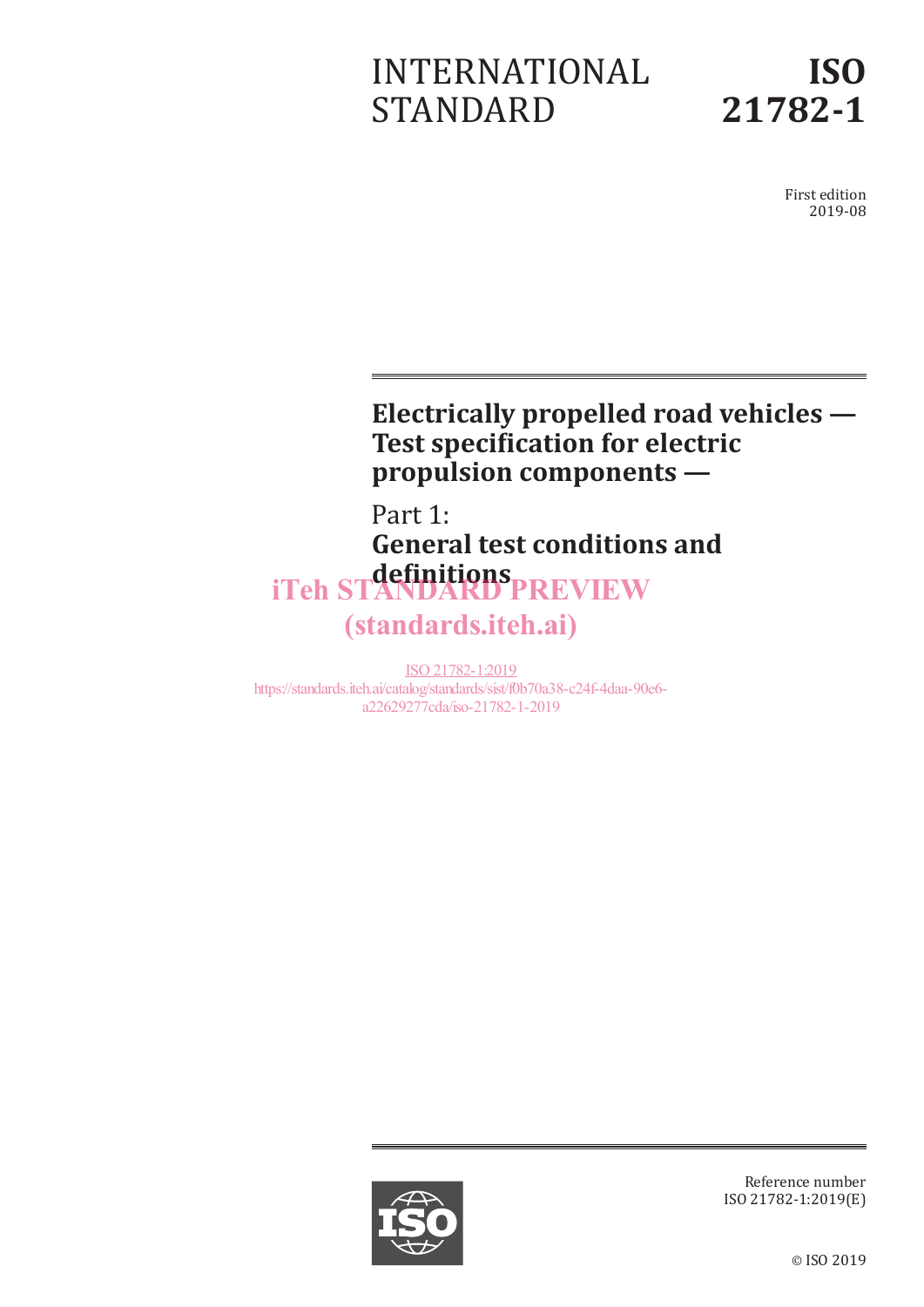# iTeh STANDARD PREVIEW (standards.iteh.ai)

ISO 21782-1:2019 https://standards.iteh.ai/catalog/standards/sist/f0b70a38-c24f-4daa-90e6 a22629277cda/iso-21782-1-2019



## **COPYRIGHT PROTECTED DOCUMENT**

#### © ISO 2019

All rights reserved. Unless otherwise specified, or required in the context of its implementation, no part of this publication may be reproduced or utilized otherwise in any form or by any means, electronic or mechanical, including photocopying, or posting on the internet or an intranet, without prior written permission. Permission can be requested from either ISO at the address below or ISO's member body in the country of the requester.

ISO copyright office CP 401 • Ch. de Blandonnet 8 CH-1214 Vernier, Geneva Phone: +41 22 749 01 11 Fax: +41 22 749 09 47 Email: copyright@iso.org Website: www.iso.org

Published in Switzerland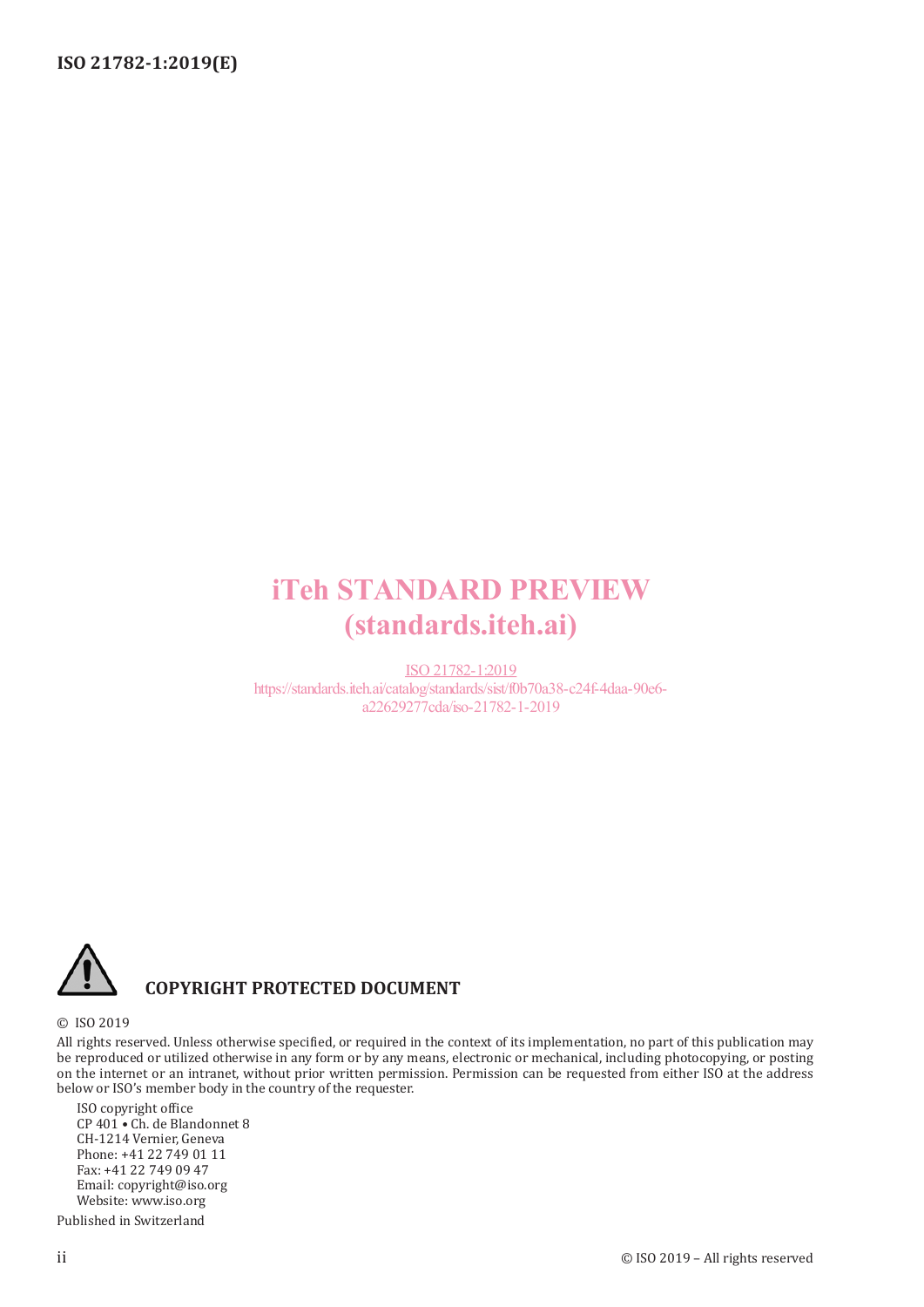Page

# **Contents**

|                |     | Foreword                                                             |  |
|----------------|-----|----------------------------------------------------------------------|--|
|                |     |                                                                      |  |
|                |     |                                                                      |  |
| $\overline{2}$ |     |                                                                      |  |
| 3              |     |                                                                      |  |
|                |     |                                                                      |  |
| 5              |     |                                                                      |  |
|                | 5.1 |                                                                      |  |
|                | 5.2 |                                                                      |  |
|                |     |                                                                      |  |
|                | 5.4 |                                                                      |  |
|                | 5.5 | DC input voltage<br>Temperature and humidity<br>Measurement accuracy |  |
|                |     |                                                                      |  |
|                |     |                                                                      |  |

# **iTeh STANDARD PREVIEW** (standards.iteh.ai)

ISO 21782-1:2019 https://standards.iteh.ai/catalog/standards/sist/f0b70a38-c24f-4daa-90e6a22629277cda/iso-21782-1-2019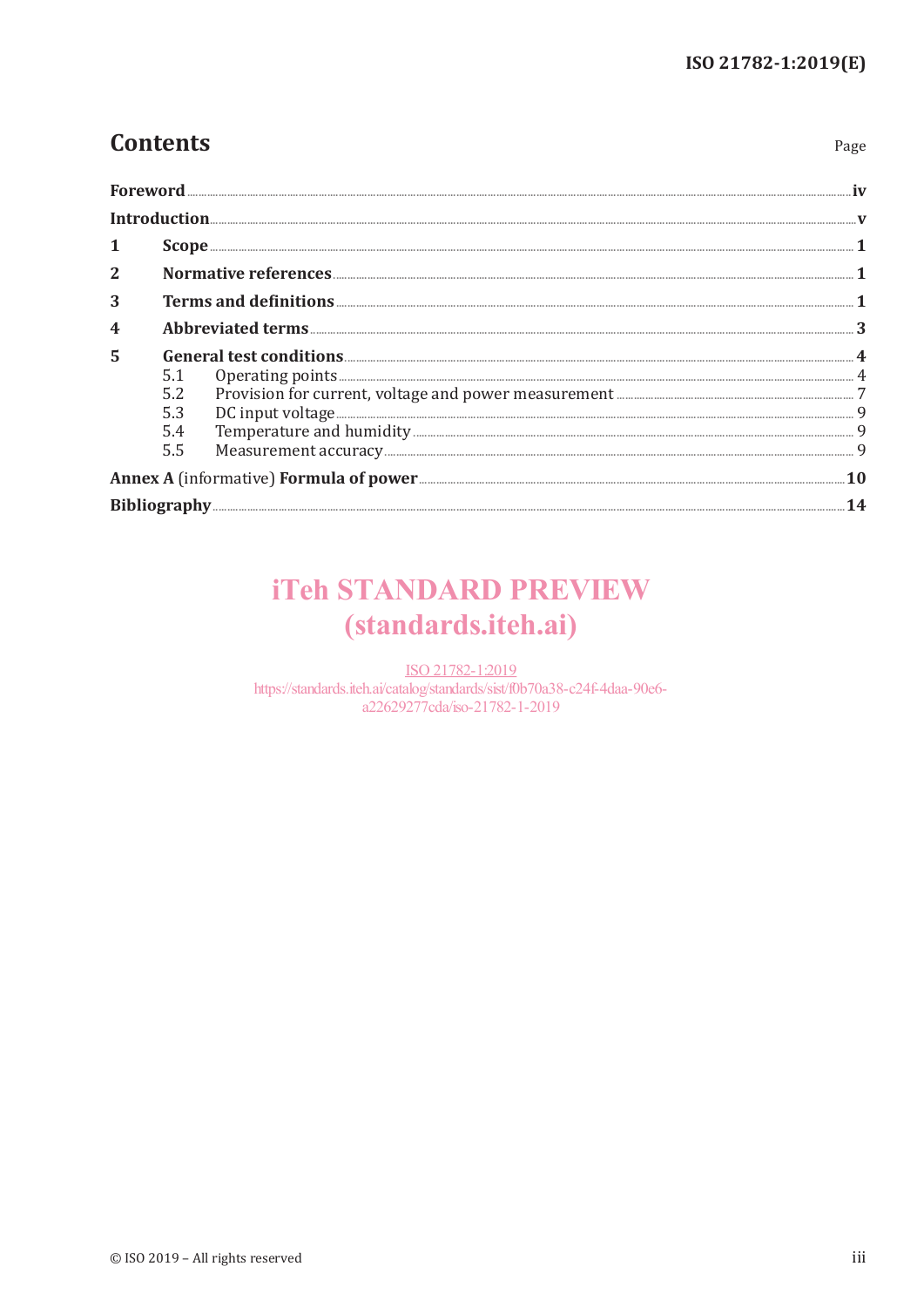# **Foreword**

ISO (the International Organization for Standardization) is a worldwide federation of national standards bodies (ISO member bodies). The work of preparing International Standards is normally carried out through ISO technical committees. Each member body interested in a subject for which a technical committee has been established has the right to be represented on that committee. International organizations, governmental and non-governmental, in liaison with ISO, also take part in the work. ISO collaborates closely with the International Electrotechnical Commission (IEC) on all matters of electrotechnical standardization.

The procedures used to develop this document and those intended for its further maintenance are described in the ISO/IEC Directives, Part 1. In particular the different approval criteria needed for the different types of ISO documents should be noted. This document was drafted in accordance with the editorial rules of the ISO/IEC Directives, Part 2 (see www.iso.org/directives).

Attention is drawn to the possibility that some of the elements of this document may be the subject of patent rights. ISO shall not be held responsible for identifying any or all such patent rights. Details of any patent rights identified during the development of the document will be in the Introduction and/or on the ISO list of patent declarations received (see www.iso.org/patents).

Any trade name used in this document is information given for the convenience of users and does not constitute an endorsement.

For an explanation of the voluntary nature of standards, the meaning of ISO specific terms and expressions related to conformity assessment, as well as information about ISO's adherence to the expressions of the Water of the Technical Barriers to Trade (TBT) see www.iso. World Trade Organization (WTO) principles in the Technical Barriers to Trade (TBT) see www.iso .org/iso/foreword.html. (standards.iteh.ai)

This document was prepared by Technical Committee ISO/TC 22, *Road vehicles*, Subcommittee SC 37, ISO 21782-1:2019 *Electrically propelled vehicles*.

https://standards.iteh.ai/catalog/standards/sist/f0b70a38-c24f-4daa-90e6-

A list of all parts in the ISO 21782 series can be found on the ISO website.

Any feedback or questions on this document should be directed to the user's national standards body. A complete listing of these bodies can be found at www.iso.org/members.html.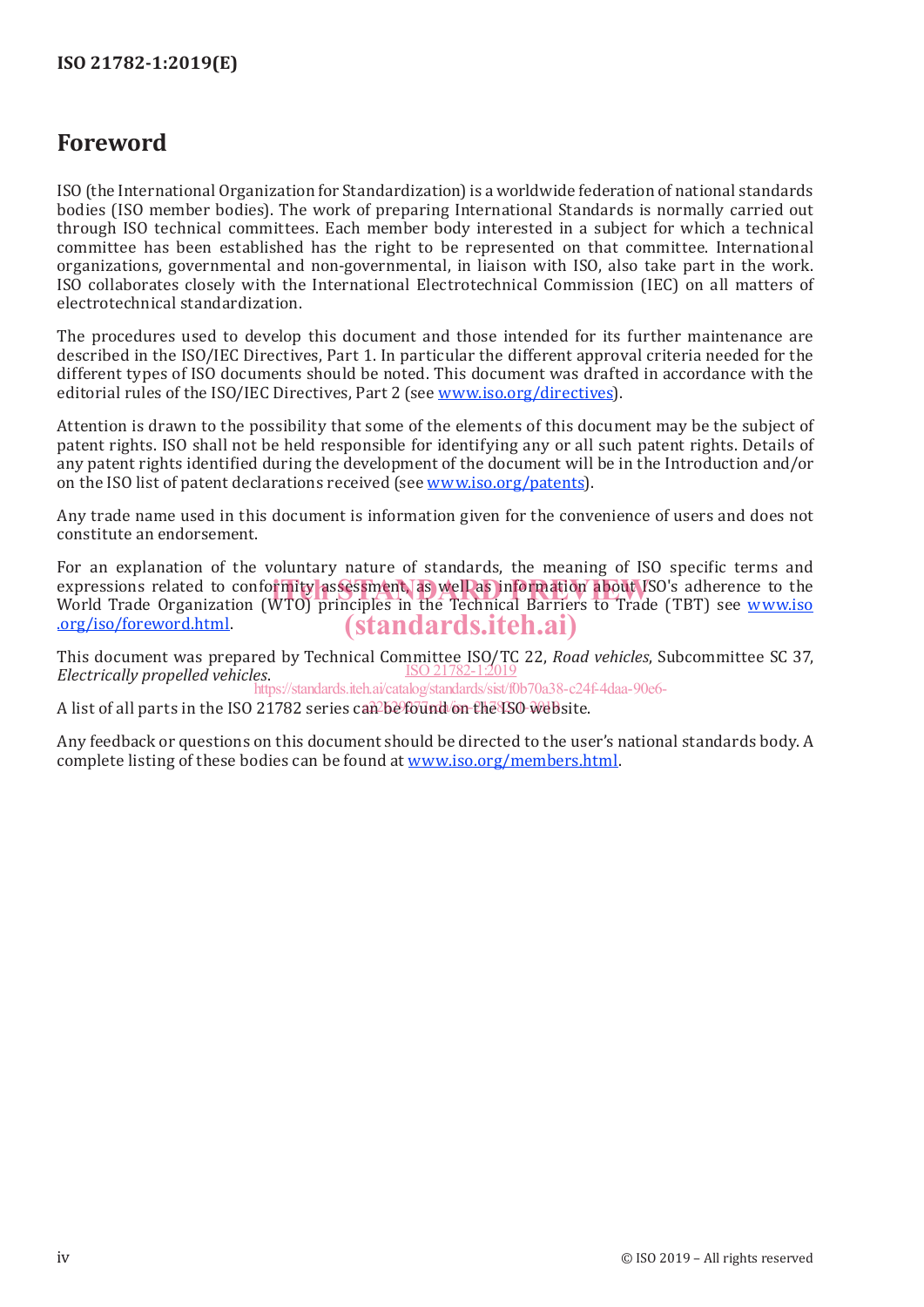# **Introduction**

Until now, there was no international standardized test procedure for the motor system including motors, inverters DC/DC converters and their combinations for electric propulsion systems of electrically propelled road vehicles available. There are some International Standards for industrial use which consider the steady/constant running of motors and inverters but don't consider the dynamic operation (acceleration/deceleration).

The ISO 21782 series was prepared aiming at the reproducibility of test results which will enable to compare and evaluate fairly the performance and reliability of electric propulsion system components such as the motor system (the motor, inverter, DC/DC converter and their combinations).

The overview of the ISO 21782 series is in Tables 1 to 4 shown below.

| Item of Part 1          | <b>Description</b>                                                                                                                                               |  |  |
|-------------------------|------------------------------------------------------------------------------------------------------------------------------------------------------------------|--|--|
| Introduction            | Background and purpose of the ISO 21782 series                                                                                                                   |  |  |
| Terms and definitions   | Terms to use in the ISO 21782 series                                                                                                                             |  |  |
| l Abbreviated terms     | Abbreviated terms to use in the ISO 21782 series                                                                                                                 |  |  |
| General test conditions | Definition of general condition;<br>— Operating point<br>iTeh Scurrent voltage and power EVIEW<br><b>BC input voltage S.iteh.ai</b> )<br>— Measurement accuracy9 |  |  |

**Table 1 — Contents of Part 1: general test conditions and definitions**

https://standards.iteh.ai/catalog/standards/sist/f0b70a38-c24f-4daa-90e6-

### Table 2 — Contents of Part 2: performance testing of the motor system

| <b>Item of Part 2</b>           | <b>Description</b>                                                                                                                                           | <b>Motor</b> | <b>Inverter</b> | Chopper | <b>Motor</b><br>system |
|---------------------------------|--------------------------------------------------------------------------------------------------------------------------------------------------------------|--------------|-----------------|---------|------------------------|
| Measurement of total            | This test measures total loss and total<br>efficiency between the input power of<br>loss and total efficiency inverter and the output power of the<br>motor. |              |                 |         | 5.1                    |
| Temperature rise test           | This test investigates the temperature<br>rise characteristics of each part of the<br>motor system within the specified range.                               |              |                 |         | 5.2                    |
| Torque characteristic<br>l test | This test measures the torque<br>characteristics specified in the<br>specifications of the motor system.                                                     |              |                 |         | 5.3                    |
| Torque ripple test              | This test measures the torque ripple of<br>the motor.                                                                                                        |              |                 |         | 5.4                    |

#### **Table 3 — Contents of Part 3: performance testing of the motor and the inverter**

| <b>Item of Part 3</b> | <b>Description</b>                                                                           | <b>Motor</b> | <b>Inverter</b> | Chopper | <b>Motor</b><br>system |
|-----------------------|----------------------------------------------------------------------------------------------|--------------|-----------------|---------|------------------------|
| Measurement of loss   | This test measures loss and efficiency<br>between the input power and the out-<br>put power. | 5.1.1        | 5.2.1           | 5.3.1   |                        |
| and efficiency        | This test measures conversion rate<br>between the input power and the out-<br>put power.     |              | 5.2.1           | 5.3.1   |                        |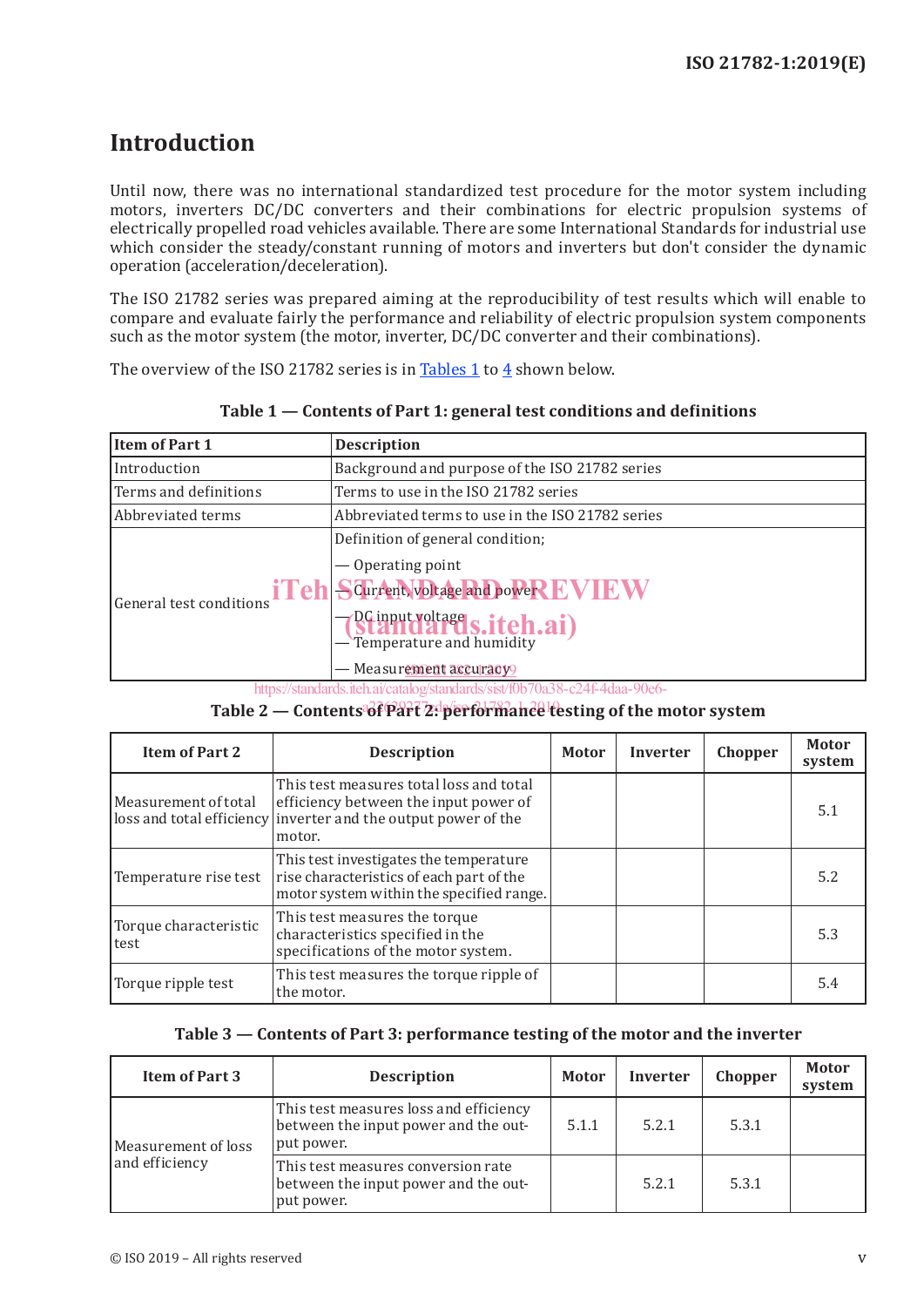| <b>Item of Part 3</b>         | <b>Description</b>                                                                                                             | <b>Motor</b> | <b>Inverter</b> | Chopper | <b>Motor</b><br>system |
|-------------------------------|--------------------------------------------------------------------------------------------------------------------------------|--------------|-----------------|---------|------------------------|
| Temperature rise test         | This test investigates the temperature<br>rise characteristics of each part of<br>the component within the specified<br>range. | 5.1.2        | 5.2.2           | 5.3.2   |                        |
| Torque characteristic<br>test | This test measures the torque<br>characteristics specified in the<br>specifications of the motor.                              | 5.1.3        |                 |         |                        |
| Cogging torque test           | This test measures the cogging torque<br>of the permanent magnetic motor.                                                      | 5.1.4        |                 |         |                        |

## **Table 3** *(continued)*

## **Table 4 — Contents of Part 6: operating load testing of the motor and the inverter**

| Item of Part 6                           | <b>Description</b>                                                                                                        | <b>Motor</b>                               | <b>Inverter</b> | Chopper | <b>Motor</b><br>system |
|------------------------------------------|---------------------------------------------------------------------------------------------------------------------------|--------------------------------------------|-----------------|---------|------------------------|
|                                          | Cyclic test of high<br>acceleration/deceleration endurance                                                                | 4.1.1                                      |                 |         |                        |
| Operation endurance<br>tests of motor    | Cyclic test of torque pattern endurance<br>including maximum torque                                                       | 4.1.2                                      |                 |         |                        |
|                                          | Over speed test                                                                                                           | 4.1.3                                      |                 |         |                        |
| Operation endurance<br>tests of inverter | Cyclic test of output current pattern<br>endurance including maximum current                                              | PRF                                        | 4.21            |         |                        |
| Breakdown strength<br>verification test  | Contents of this test are mainly spin<br>test, data acquisition of mechanical<br>strength of the motor.<br>100.21702.1201 | $\frac{1}{4}$ <sub>3.1</sub> $a^{\dagger}$ |                 |         |                        |

<u>-1:201</u> https://standards.iteh.ai/catalog/standards/sist/f0b70a38-c24f-4daa-90e6 a22629277cda/iso-21782-1-2019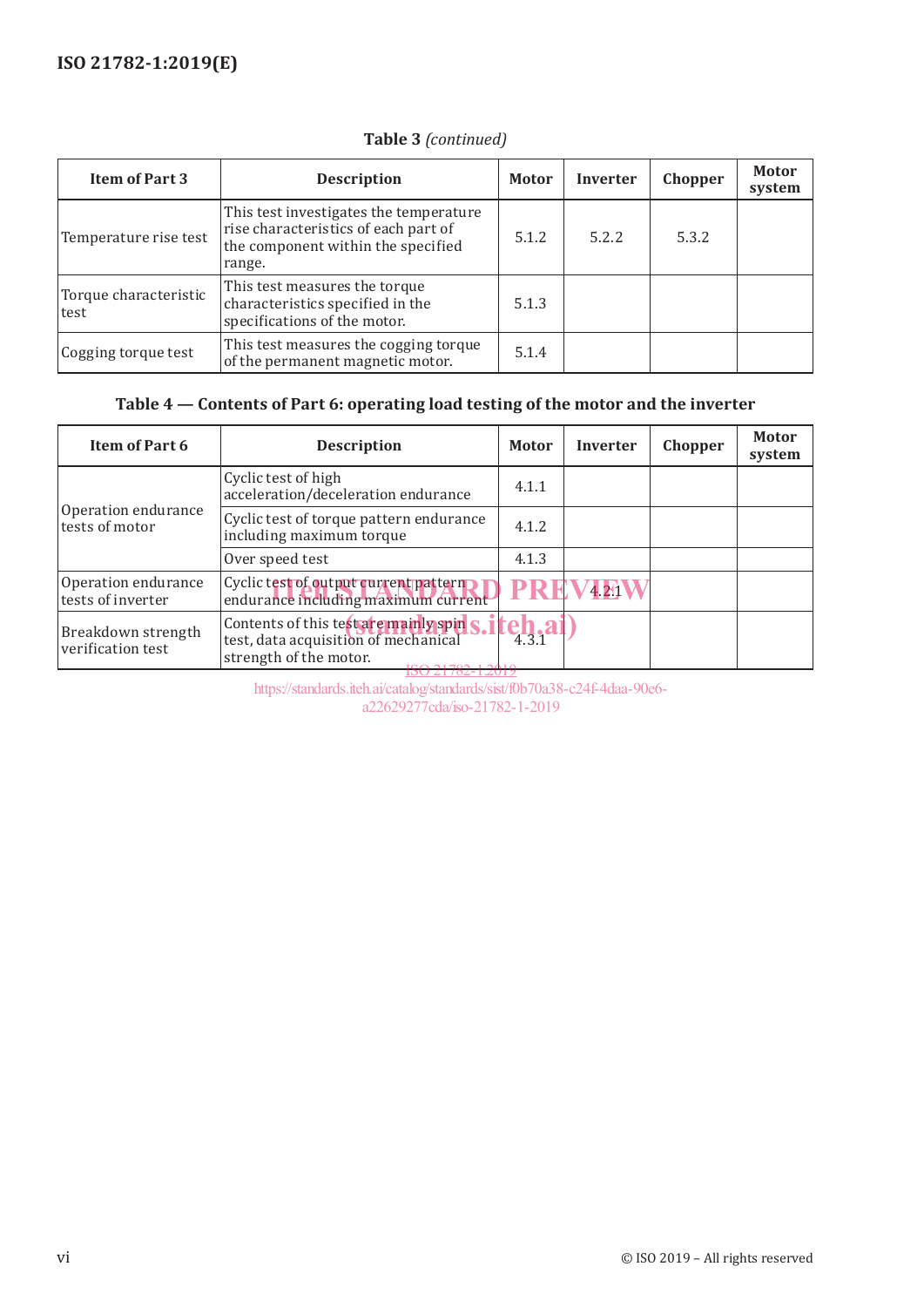# **Electrically propelled road vehicles — Test specification for electric propulsion components —**

# Part 1: **General test conditions and definitions**

## **1 Scope**

This document specifies the test procedures for performance and operating load for voltage class B electric propulsion components (motor, inverter, DC/DC converter) and their combinations (motor system) of electrically propelled road vehicles.

This document specifies the terms and definitions used in the ISO 21782 series and general test conditions.

## **2 Normative references**

There are no normative references in this document.<br>**THEN PREVIEW** 

# **3 Terms and definitions** (standards.iteh.ai)

For the purposes of this document, the following terms and definitions apply.

ISO and IEC maintain terminological databases for use in standards.<br>ISO and IEC maintain terminological databases for use in standardization at the following addresses: a22629277cda/iso-21782-1-2019

— ISO Online browsing platform: available at http://www.iso.org/obp

— IEC Electropedia: available at http://www.electropedia.org/

#### **3.1**

#### **chopper**

DC electronic *power converter* (3.18) without an intermediate AC link giving a variable output voltage by varying the periods of conduction and non-conduction in an adjustable ratio

[SOURCE: IEC 60050-811:2017, 811-19-11, modified — The phrase "electronic power DC convertor" was modified to DC electronic power converter.]

#### **3.2**

#### **conversion rate**

ratio of output base wave power or output DC power to input DC power

#### **3.3**

#### **DC link inductor**

component boosted by the *chopper* (3.1) circuit, a magnetic energy storage and released in response to actuation of the switching element

#### **3.4**

**efficiency** ratio of output power to input power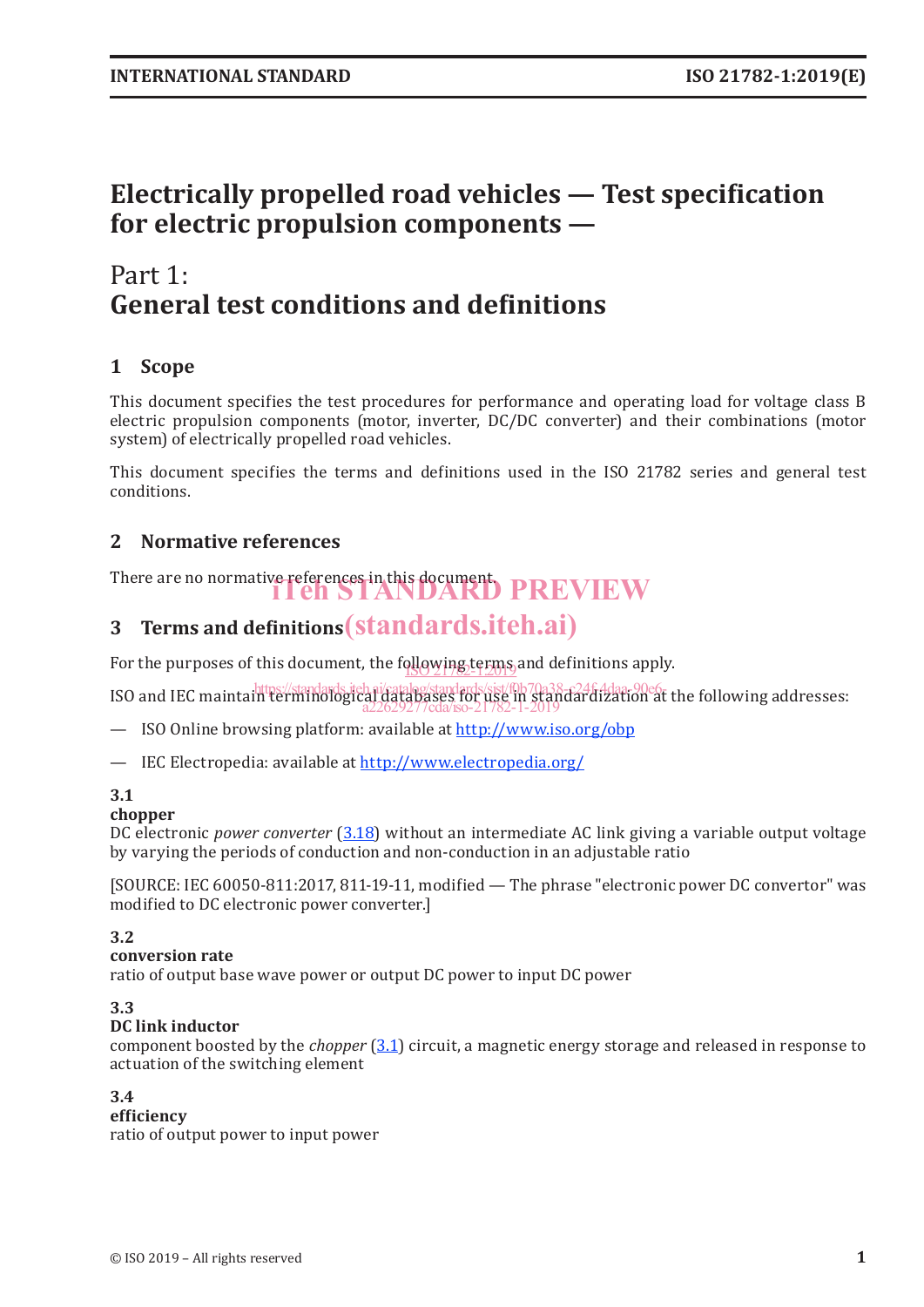#### **3.5**

#### **induction motor**

#### IM

AC electric motor in which the electric rotor current needed to produce torque is obtained by electromagnetic induction from the magnetic field of the stator winding

EXAMPLE Asynchronous motor.

#### **3.6**

#### **inverter**

electric energy converter that changes direct electric current to single-phase or polyphase alternating currents

[SOURCE: IEC 60050-151:2001, 151-13-46]

#### **3.7**

#### **maximum current for duration of**  $t_0$

#### $I_{t=t0}$

maximum current defined for the time frame  $t_0$  which can be constantly achieved for  $t_0$  seconds starting from the steady state condition of room temperature (RT) and the nominal cooling conditions until the *inverter* (3.6), *chopper* (3.1) reaches the defined maximum temperature limit

#### **3.8**

#### **maximum operating speed**

upper limit revolution speed for the torque-motor speed characteristics

#### **3.9**

#### **maximum power for duration of** *t***<sup>0</sup>** (standards.iteh.ai)  $P_{t=t}$ <sup>0</sup>

maximum power defined for the time frame  $t_0$  which can be constantly achieved for  $t_0$  seconds starting from the steady state condition of RT and the nominal cooling conditions until the motor, *inverter* (3.6) and *chopper* (3.1) reaches the defined maximum temperature limite 38-c24f-4daa-90e6a22629277cda/iso-21782-1-2019

iTeh STANDARD PREVIEW

#### **3.10**

#### **maximum speed**

 $n_{\rm m}$ 

highest defined speed which can maintain maximum power

Note 1 to entry: Maximum speed can be limited by control software or supplier's definitions.

#### **3.11**

#### **motor system**

electric propulsion system for electrically propelled road vehicle comprising a combination of components such as motor, *inverter* (3.6) and if necessary, DC/DC converter

#### **3.12**

#### **maximum torque for duration of**  $t_0$

#### $M_{t=t}$ <sup>0</sup>

highest torque defined for the time frame  $t_0$  which can be constantly achieved for  $t_0$  seconds until the power limitation at higher speed starting from the steady state condition of RT and the nominal cooling conditions until the motor reaches the defined maximum temperature limit

#### **3.13**

**maximum voltage for unlimited operating capability** highest value of OS1

Note 1 to entry: See ISO/PAS 19295 about OS1.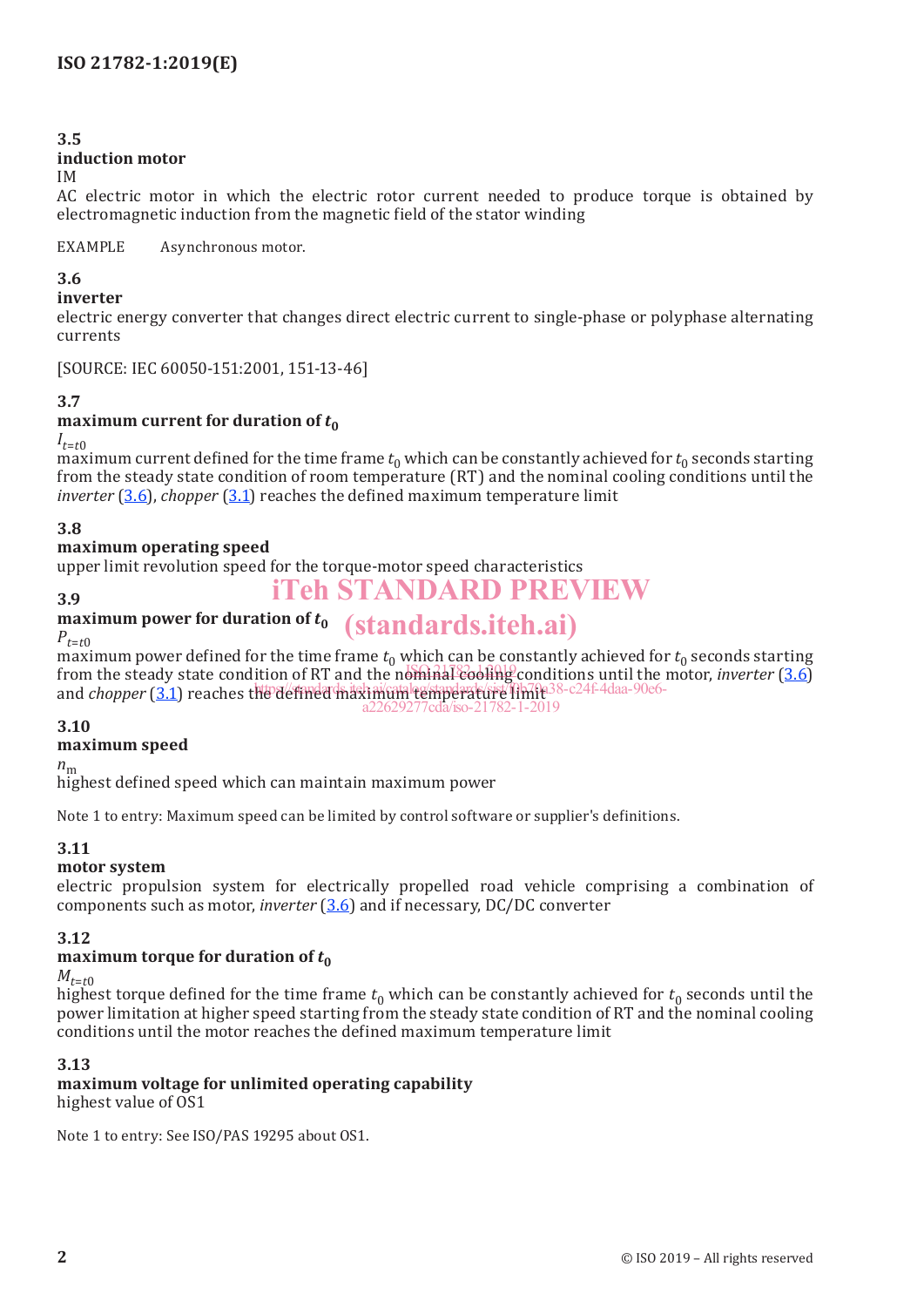#### **3.14**

## **minimum voltage for unlimited operating capability**

lowest value of OS1

Note 1 to entry: See ISO/PAS 19295 about OS1.

#### **3.15**

#### **no-load induced electromotive force**

 $E_{0}$ 

voltage generated in the armature when the motor is rotated at the *rated speed* (3.21) as a power generator while the terminal of the synchronous motor is opened

#### **3.16**

#### **operating load test**

test method that take into account the deterioration due to the operation of the device itself

#### **3.17**

#### **output frequency**

frequency of the *inverter* (3.6) output current

#### **3.18**

#### **power converter**

device that converts electric energy from DC to AC or from AC to DC

EXAMPLE AC frequency conversion, DC power conversion, etc.

## iTeh STANDARD PREVIEW

#### **permanent magnet motor**

#### PM

**3.19**

# (standards.iteh.ai)

motor using permanent magnets for the field magnetic poles

ISO 21782-1:2019

**3.20 rated frequency** https://standards.iteh.ai/catalog/standards/sist/f0b70a38-c24f-4daa-90e6 a22629277cda/iso-21782-1-2019

## *f*r

*output frequency* (3.17) at the operating point corresponding to the *rated speed* (3.21) of the combined motor

## **3.21**

**rated speed**

 $n_r$ 

intersection of the *maximum torque for duration of*  $t_0$  (3.12) and iso-power line

## **3.22**

#### **rated voltage**

 $u_r$ central value of OS1

Note 1 to entry: See ISO/PAS 19295 about OS1.

#### **4 Abbreviated terms**

- AC alternating current
- ACL 3-phase inductance equivalent to the leakage inductance of motor
- DC direct current
- DUT device under test
- EMF electromotive force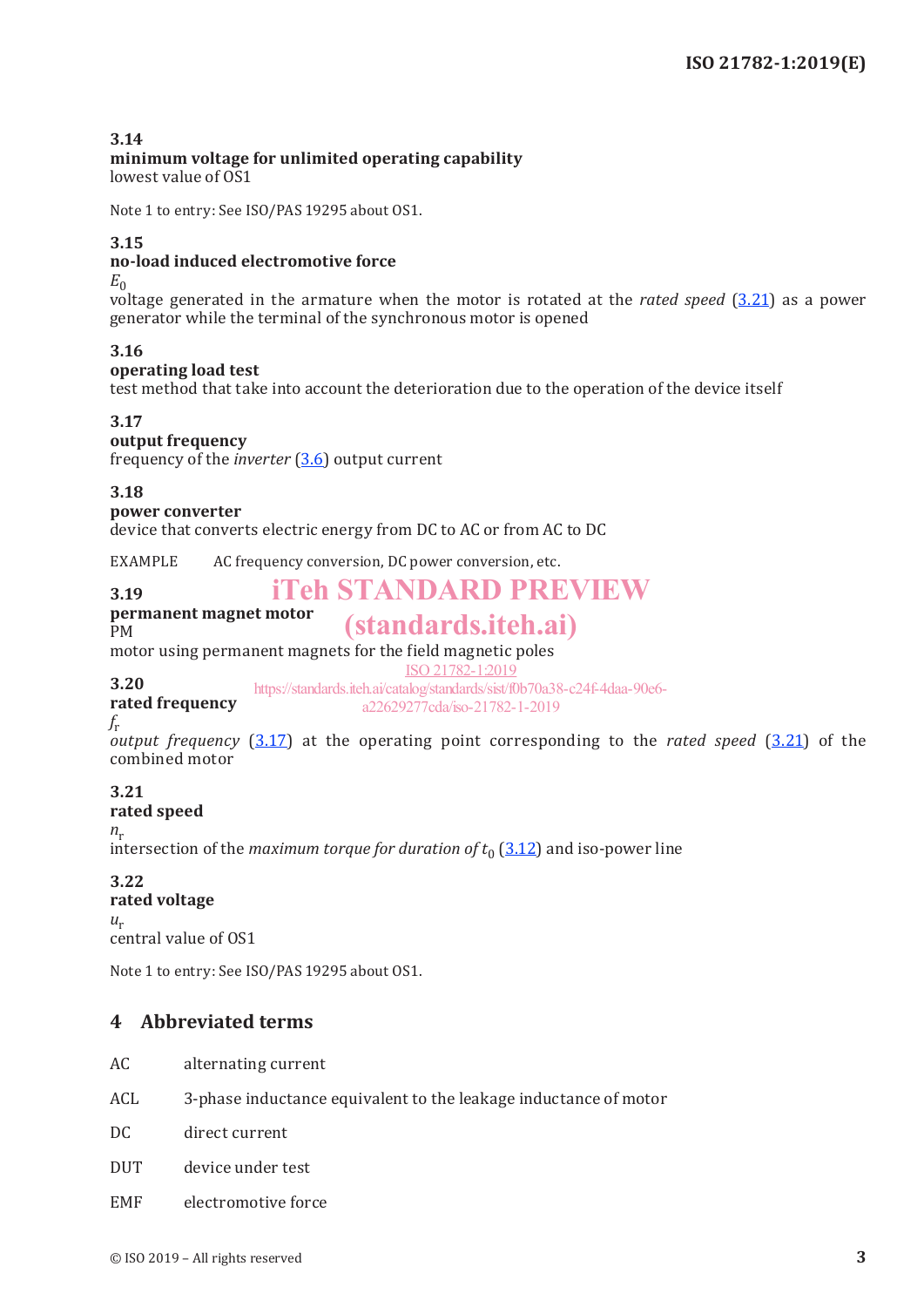### **ISO 21782-1:2019(E)**

- PWM pulse width modulation
- RL ACL with series resistance equivalent to phase resistance of motor
- RT room temperature

### **5 General test conditions**

#### **5.1 Operating points**

Operating points as used in test are defined in **Figure 1**, Table 5 and 6.

 $t_0$  shall be 2 s, 10 s or 1 800 s.

As an operation for  $t_0$ , also 30 s or 60 s may be chosen instead of 2 s and 10 s.

# iTeh STANDARD PREVIEW (standards.iteh.ai)

ISO 21782-1:2019 https://standards.iteh.ai/catalog/standards/sist/f0b70a38-c24f-4daa-90e6 a22629277cda/iso-21782-1-2019